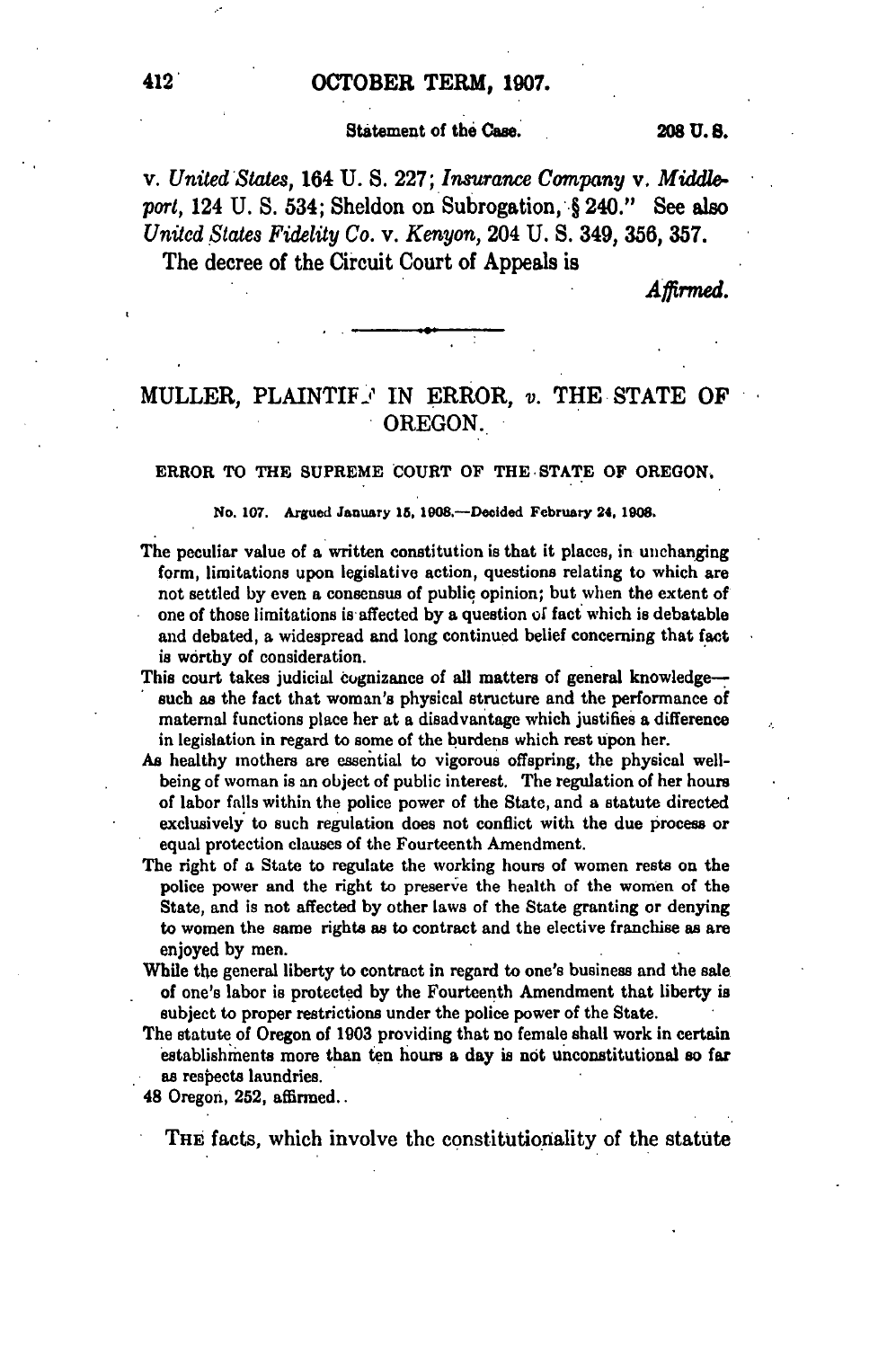**208 U.S. Argument for Plaintiff in Error.**

of Oregon limiting the hours of enr ployment of women, are stated in the opinion.

*Mr. William D. Fenton,* with. whom *Mr. Henry H. Gilfry* was on the brief, for plaintiff in error: **.**

Women, within the meaning of both the state and Federal constitutions, are persons and citizens, and as such are entitled to **all** the privileges and immunities therein provided, and **are -** as competent to contract with reference to their labor as are men. *In* re. *Leach,* 134 Indiana, **665;** *Minor* v. *Happerset,* 21 Wall. **163;** *Lochner* v. *New York,* **198 U. S.** 45; *First National Bank* v. *Leonard,* **6** Oregon, **390; II.** B. **& C.** Ann. Codes & Statutes of Oregon, §§ 5244, 5250.

The right to labor or employ labor and to make contracts in respect thereto upon such terms as may be agreed upon, is both a liberty and a property right, included in the constitutional guarantee that no person shall be deprived of life, liberty or property without due process of law. Cooley's Const. Lim. (7th ed.), **889;** *Ex parte Kuback,* **85** California, 274; *Seattle* v. *Smyth,* 22 Washington, 327; *Low* v. *Printing Co.,* 41 Nebraska, 127, 146; *Richie* v. *People,* 155 Illinois, 98, 104; *Cleveland* v. *(onslruction* Co., 67 Ohio St. 197, 213, 219; Frorer *v. People,* 141 Illinois, 171, 181 *;Coal Co. v. People,* 147 Illinois, 67, 71; *State* v. *Goodwill,* 33 W. Va. 179, 183; *State* v. *Loomis,* 115 Missouri, 307, 316; *In re Morgan,* **26** Colorado, 415; *Lochner* v. *New York,* 198 U. **S.** 45, **53;** *State* v. *Buchanan,* 29. Washington, 603; *State* v. *Muller,* 48 Oregon, 252.

The law operates unequally and unjustly, and does not affect equally and impartially all persons similarly situated, and is therefore class legislation. Cases cited *supra* and *Bailey* v. *The People,* **190** Illinois, 28; *Gulf, Colo. & S. F. Ry. Co. v. Ellis,* . 165 **U.** S. 150; *Barbier* .*Connolly,* **113** U. **S.** 27; *Soon Hing* v. *Crowley, 113 U. S. 703; Ex parte Northrup, 41 Oregon, 489, 493; In re Morgan, 26 Colorado, 415; <i>In re House Bill 203*, 21 Colorado, 27; *In re Eight H6ur Bill,* 21 Colorado, 29.

Section 3 of this act is unconstitutional in this, that it de-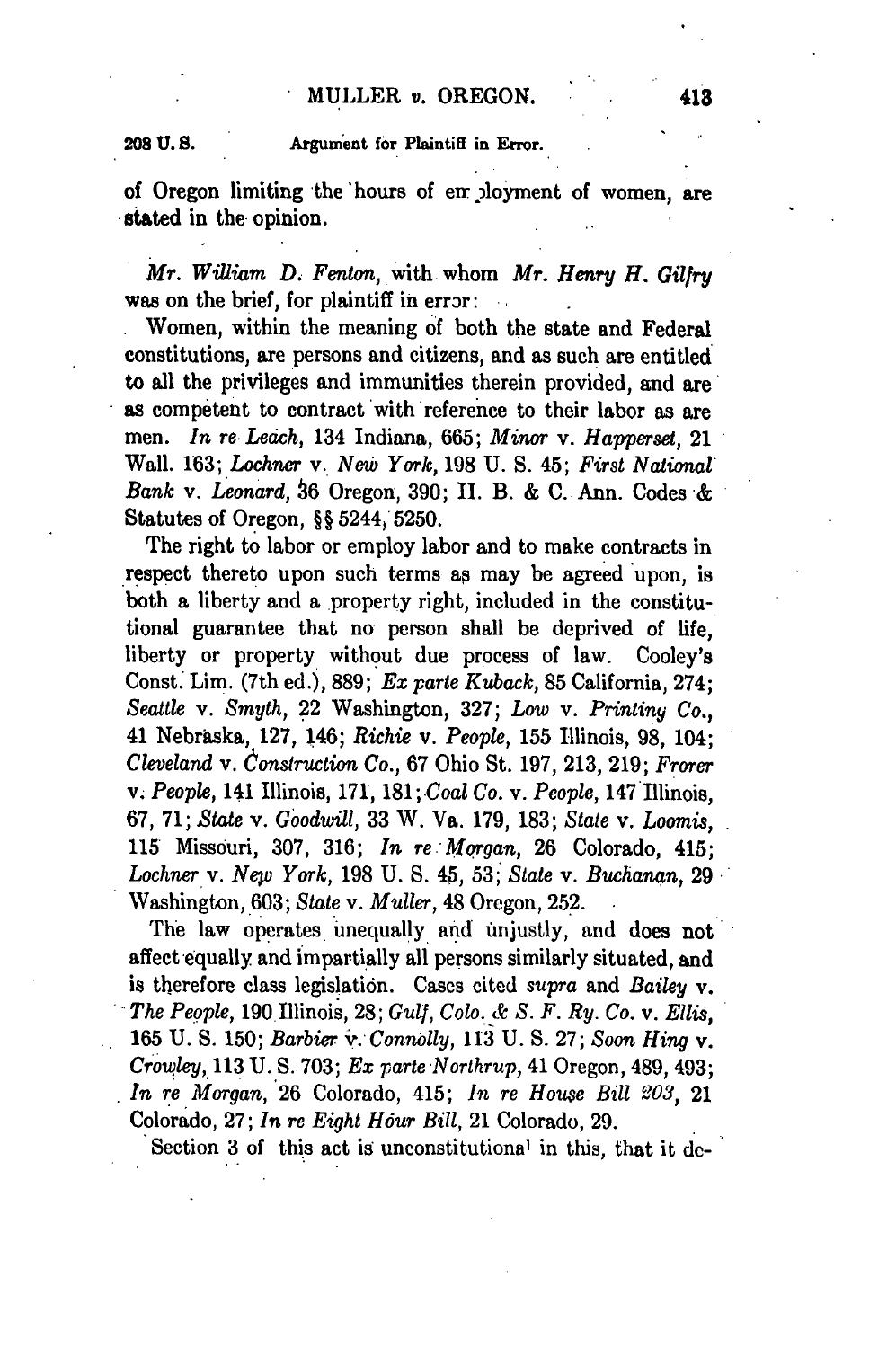# OCTOBER TERM, **1907.**

# Argument for **Plaintiff** in Error. 208 **U.S.**

prives the plaintiff in error and his employes of the right to contract and be contracted with, and deprives them of the right of private judgment in matters of individual concern, and in a matter in no wise affecting the general welfare, health and morals of the persons immediately concerned, or of the general public. Cases cited *supra* and *In re Jacobs,* **98 N.** Y. **98;** *People* v. *Gillson,* 109 N. Y..389; *Godcharles v. Wigeman,* 113 Pa. St. 431, 437; *Ramsey* v. *People,* 142 Illinois, 380.

Conceding that the right to contract is subject to certain limitations growing out of the duty which the individual owes to society, the public, or to government, the power of the legislature to limit such right must rest upon some reasonable basis, and cannot be arbitrarily exercised; *Ritchie v. People,* 155 Illinois, **98,** 106; *State v. Loomis,* 115 Missouri, 307; *Ex parte Kuback,* 85 California, 274; *City of Cleveland* v. *Construction Co.,* 67 Ohio St. 197, 218; *State* v. *Goodwill,* 33 W. Va. 179, 182; *Lochner* v. *New York,* 198 U. S. *48,* 57.

The police power, no matter how broad and extensive, is limited and controlled by the provisions of organic law. *In re Jacobs,* 98 N. Y. 98, 108; *People v. Gillson,* 109 N. Y. 389; *Civil Rights Cases,* 109 U. S. 11; *Mugler* v. *Kansas,* 123 U. S. 661; Tiedeman on Lim. of Police Powers, §§ 3-86.

Women, equally with men, are endowed with the fundamental and inalienable rights of liberty and property, and these rights cannot be impaired or destroyed by legislative. action under the pretense of exercising the police power of the State. Difference in sex alone does not justify the destruction or impairment of these rights. Where, under the exercise of the police power, such rights are sought to be restricted, impaired or denied, it must clearly appear that the public health, safety or welfare is involved. This statute is not declared to be **a** health measure. The employments forbidden and restricted are not in fact or declared to be, dangerous to health or morals. 'Cases cited *supra* and *Wenham* v. *State,* **65** Nebraska, **395,** 405; Tiedeman on Lim. **of** Police Power, § **86;** 1 Tiedeman, State & Fed. Control of Persons and Property, p. 335-337; Colon v. Lisk,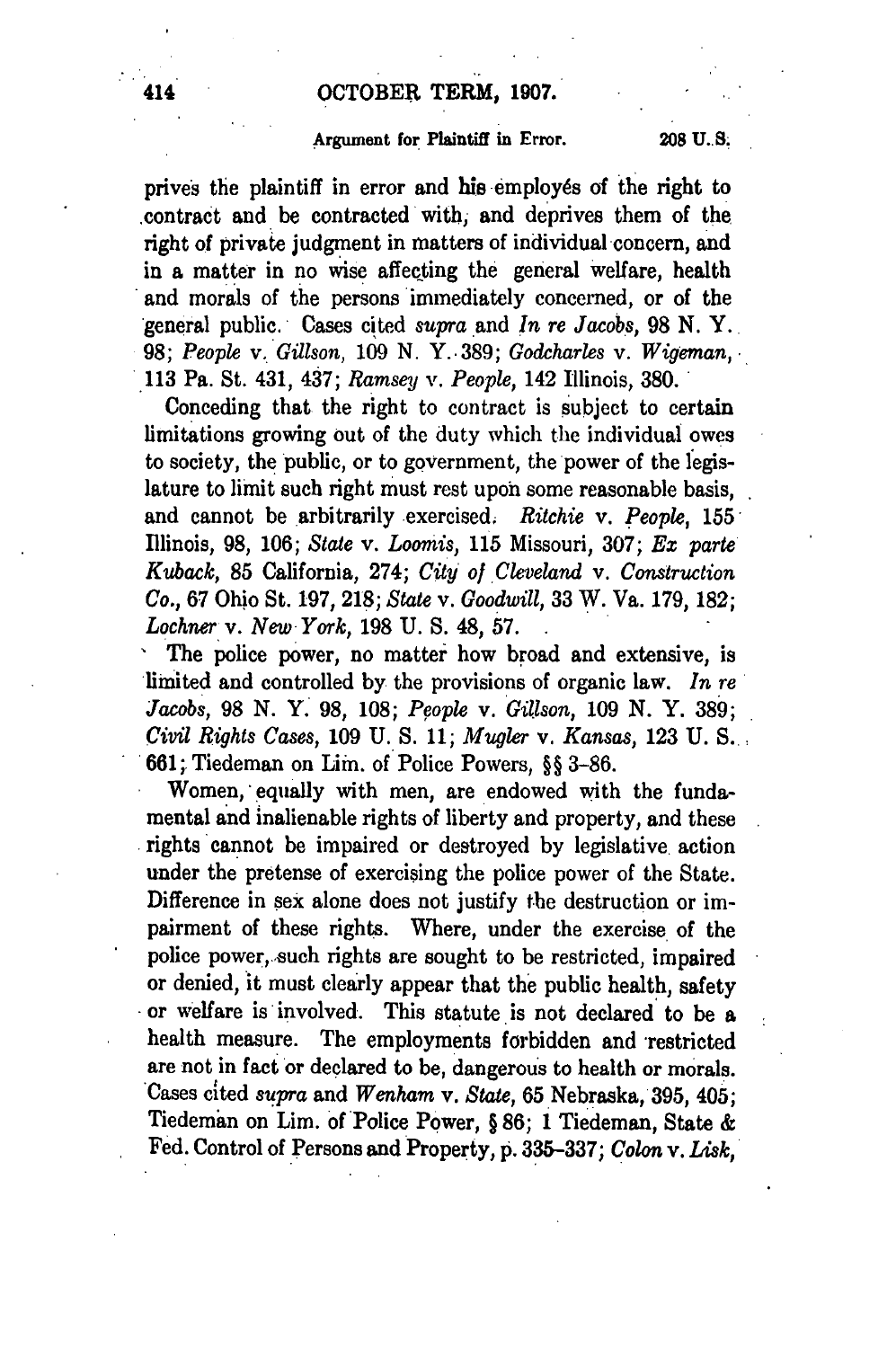# **MULLER** v. **OREGON.**

**208 U. 8. Argument for Defendant in Error.**

**153 N.** Y. **188, 197;** *People* **v.** *Williams,* **100 N.** Y. Supp. **337;** *People v. Williams, 101 N. Y. Supp. 562.* 

*Mr. H. B. Adams* and *Mr. Louis D. Brandeis* for defendant in error. *Mr; John Manning, Mr. A. M. Crawford,* Attorney General of the State **of** Oregon, and *Mr. B.'E. Haney* were on the brief:

The legal rules applicable to this case are few and are well established, namely:

The right to purchase or to'sell labor is a part of the "liberty" protected **by** the Fourteenth Amendment of the Federal Constitution and this right to "liberty'? is, however, subject to such reasonable restraint of action as the State may impose in the exercise of the police power for the protection of health, safety, morals and the general welfare. *Lochner* v. *New York.* **198-U. S. 45, 53, 67..**

The mere assertion that a statute restricting "liberty" relates, though in a remote degree, to the public health, safety or welfare does not render it valid. The act must have **a** "real or substantial relation to the protection of the public health and the public safety.". *Jacobson* v. *Massachusetts,* **197 U. S. 11, 31. -**It must have "a more direct relation, as **a** means to an end, and the end itself must be appropriate and legitimate." *Lochner* v. *New York ,* **198'U, S.** 45, **56, 57, 61.'**

While such a law will not be sustained if it has no real or substantial relation to public health, safety or welfare, or that. it is an unreasonable, unnecessary and arbitrary interference' with the right of the individual to his personal liberty or to enter into those contracts in relation to labor which may seem to him appropriate or necessary for the support of himself and his family, if the end which the legislature seeks to accomplish be'one to which its power extends, and if. the means employed to that end, although not the wisest or best, are yet not plainly and palpably unauthorized **by** law, then the court cannot interfere. In other words when the validity of a statute' is questioned, the burden of proof, so to speak, **is**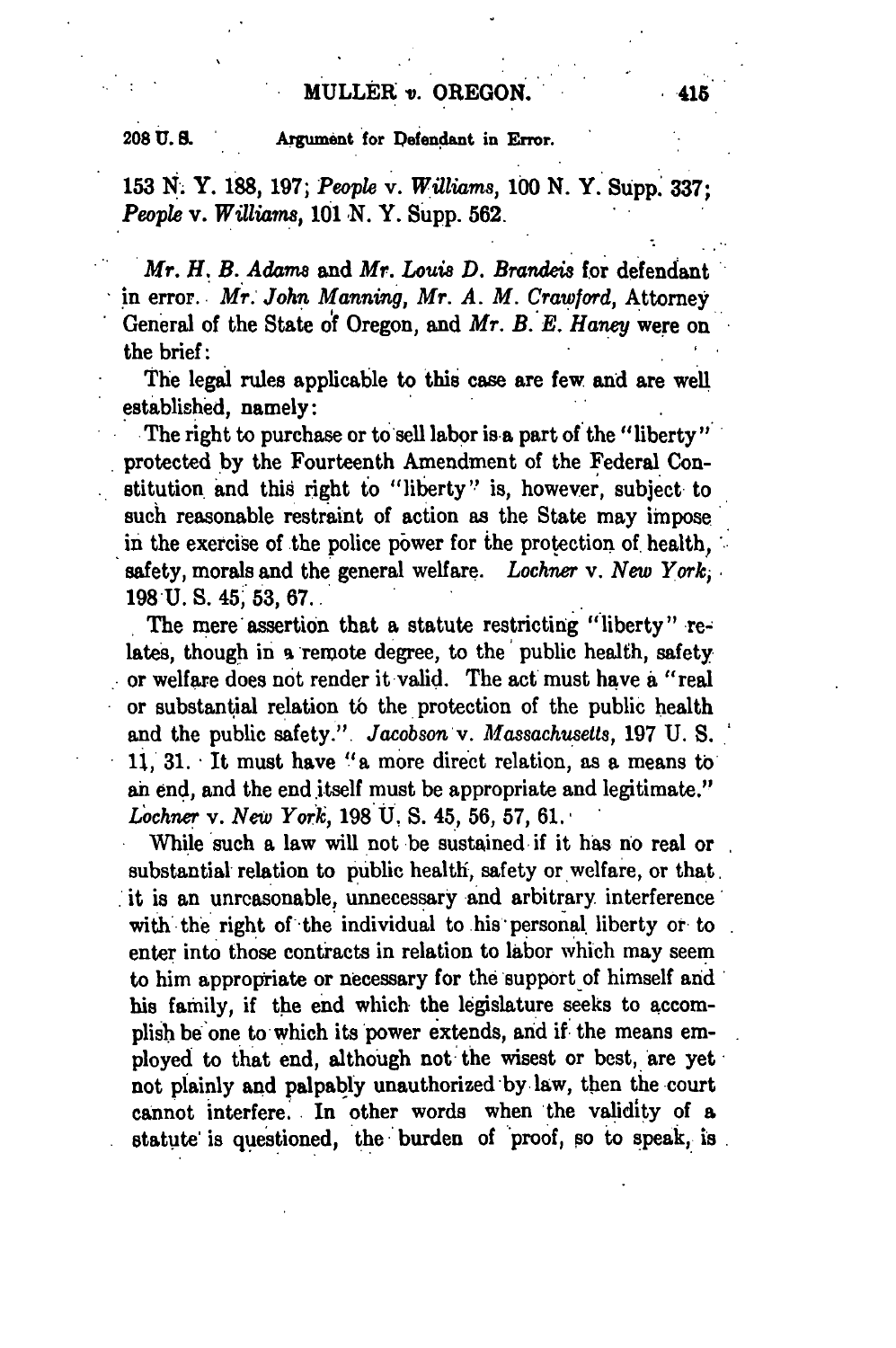## **Opinion of the Court.** 208 U.S.

upon those who assail it. Lochner v. *New York,* **198 U. S.** 45-68.

The validity of the Oregon statute must therefore be sustained unless the court can find that there is no "fair ground, reasonable in and of itself, to say that there is material danger to the public health (or safety), or to the health (or safety) of the employés (or to the general welfare), if. the hours of labor are not curtailed. *Lochner v. New York,* **198 U. S.** 45, **61.**

The Oregon statute was obviously enacted for the purpose of protecting the public health, safety, and welfare. Indeed it declares: that as the female employés in the various establishments 'are not protected from overwork, an emergency is hereby declared to exist.

The facts of common knowledge of which the court may take judicial notice establish, conclusively, that there is reasonable ground for holding that to permit women in Oregon to work in a "mechanical establishment, or factory, or laundry" more than ten hours in one day is dangerous to the public health, safety, morals or welfare. *Holden* **v.** *Hardy,* **169 U. S. 366;** *Jqacobson v. Massachusetts,* **197 U. S. 11;** *Lochner* v. *New York,* **198 U. S.** 481..

*Mr.' Louis D. Brandeis* also submitted **a** separate brief in support of the constitutionality of the law.<sup>1</sup>

MR. **JUSTICE** BREWER delivered the opinion of the court.

On February **19, 1903,** the legislature **of.** the'State of Oregon passed an act (Session Laws, **1903, p.** 14\$), the first section of which is in these words:

**"SEc. 1.** That no female (shall) be employed in any mechanical establishment, 6r factory,, or laundry in this State more than ten hours during any one day. The hours of work. may be so:arranged **as** to permit, the employment of females

**1 For an abstract of this brief, see p. 419,** *post.*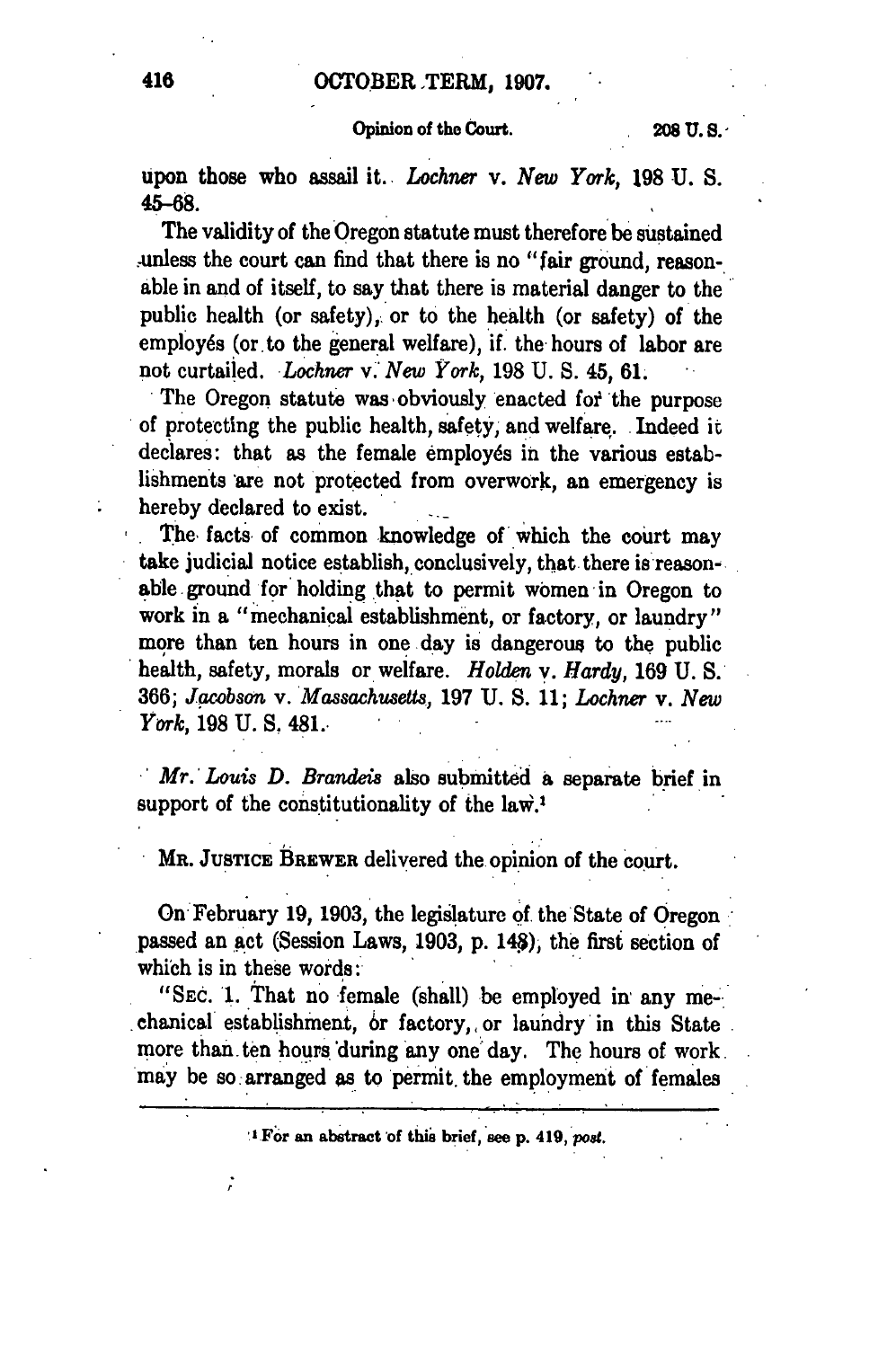# **208 U.S.** Opinion of the Court.

at any time so that they shall not work more than ten hours during the twenty-four hours of any one **day."**

Section **3** made **a** violation of the provisions of the prior **sec**tions **a** misdemeanor, subject to a fine of not less than **\$10** nor more than **\$25.** On September 18, 1905, an information was filed in the Circuit Court of the State for the county of Multnomah, charging that **the** defendant "on the 4th day of September, **A. D.** 1905,'in the county of' Multnomah and State of Oregon, then and there being the-owner of a laundry, known as the Grand Laundry, in the city of Portland, and the employer of females therein, did then and there unlawfully permit and suffer one Joe Haselbock, he, the said Joe Haselbock, then and there being an overseer, superintendent and agent of said Curt Muller, in the said Grand Laundry, to require a female, to wit, one Mrs. **E.** Gotcher, to work more than ten hours in' said laundry on said 4th day of September, **A. D. 1905,** contrary to the statutes in such cases made and provided, and against the peace and dignity of the State of Oregon."

**A** trial resulted in a verdict against the defendant, who was sentenced to pay a fine of \$10. The Supreme Court of the State affirmed the conviction, *State* v. *Muller,* 48 Oregon, 252, whereupon the case was brought here on **writ** of error.

The single question is the constitutionality **of** the statute under which the defendant **was'** convicted so far as it affects the work of a female in a laundry. 'That it does not conflict with any provisions of the state constitution is settled **by** the decision of the Supreme Court of the State. The contentions of the defendant, now plaintiff in error, are thus stated in his brief:

**"(1)'** Because the statute attempts to prevent persons, *sui juris,* from making their own contracts, and thus violates the provisions of the Fourteenth Amendment, as follows:

"'No State shall make or enforce any law which shall abridge the privileges or immunities of citizens of the United States; nor shall any State deprive any person of life, liberty, or property, without'due process of law;. nor deny **to** any person within. its jurisdiction the equal protection **of** the laws.'

**vol.** cov111-27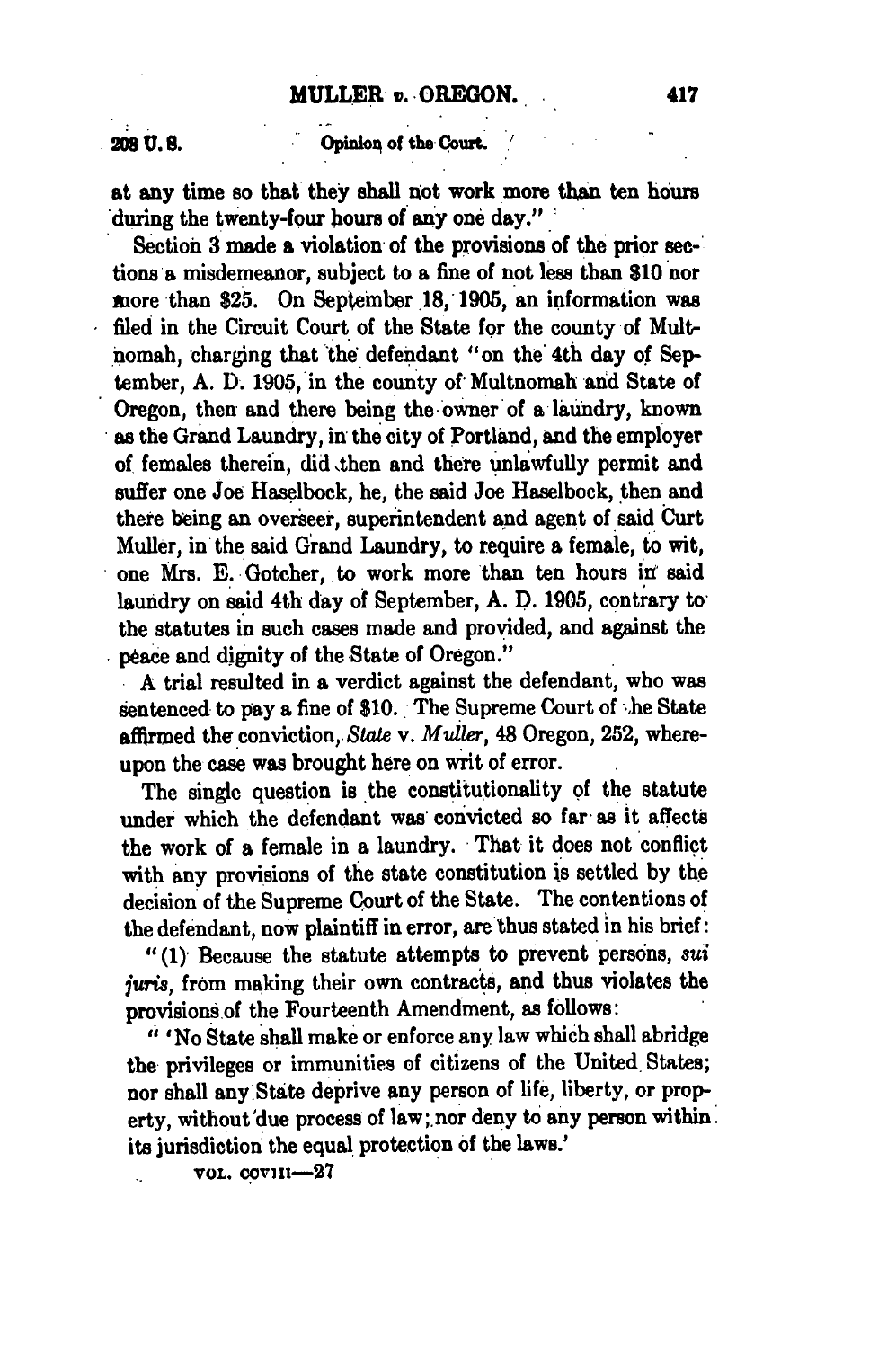### Opinion of the Court. 208 U.S.

"(2) Because the statute does not apply equally to all persons similarly situated, and is class legislation.<br>**"(3)** The statute is not a valid exercise of the police power.

The kinds of work proscribed are not unlawful, nor are they declared to be immoral or dangerous to the public health; nor can such a law be sustained on the ground that it is designed to protect women on account of their sex. There is no necessary or reasonable connection between the limitation prescribed **'by** the act and the public health, safety or welfare."

It is the law of Oregon that women, whether married or single, have equal contractual and personal rights with men. As said **by** Chief Justice Wolverton, in *First National Bank* v. *Leonard,* **36** Oregon, **390, 396,** after a review of the various statutes of the State upon the subject:

"We may therefore say with perfect confidence that, with these three sections upon the statute book, the wife can deal, not only with her separate property, acquired from whatever source, in the same manner as her husband can with property belonging to, him, but that she may make contracts and incur liabilities, and the Same may be enforced against her, the same as if she were a *lemme sole.* There is now no residuum of civil disability resting upon her which is not recognized as existing against the, husband. The current runs steadily and strongly in the direction of the emancipation of the wife, and the policy, as disclosed **by** all recent legislation upon the subject in this State, is to place her upon the same footing as if she were a *Jemme sole,* not only with respect to her separate property, but as it affects her right to make binding contracts; and the most natural corollary to the situation is that the remedies for the enforcement of liabilities incurred are made co-extensive and co-equal with such enlarged conditions."

It thus appears that, putting to one side the elective franchise, in the matter of personal and contractual rights they, stand. on the same plane as the other sex. Their rights in these respects can no more be infringed than the equal rights of their brothers. We held in *Lochner* v. *New York,* **198 U. S.** 45, that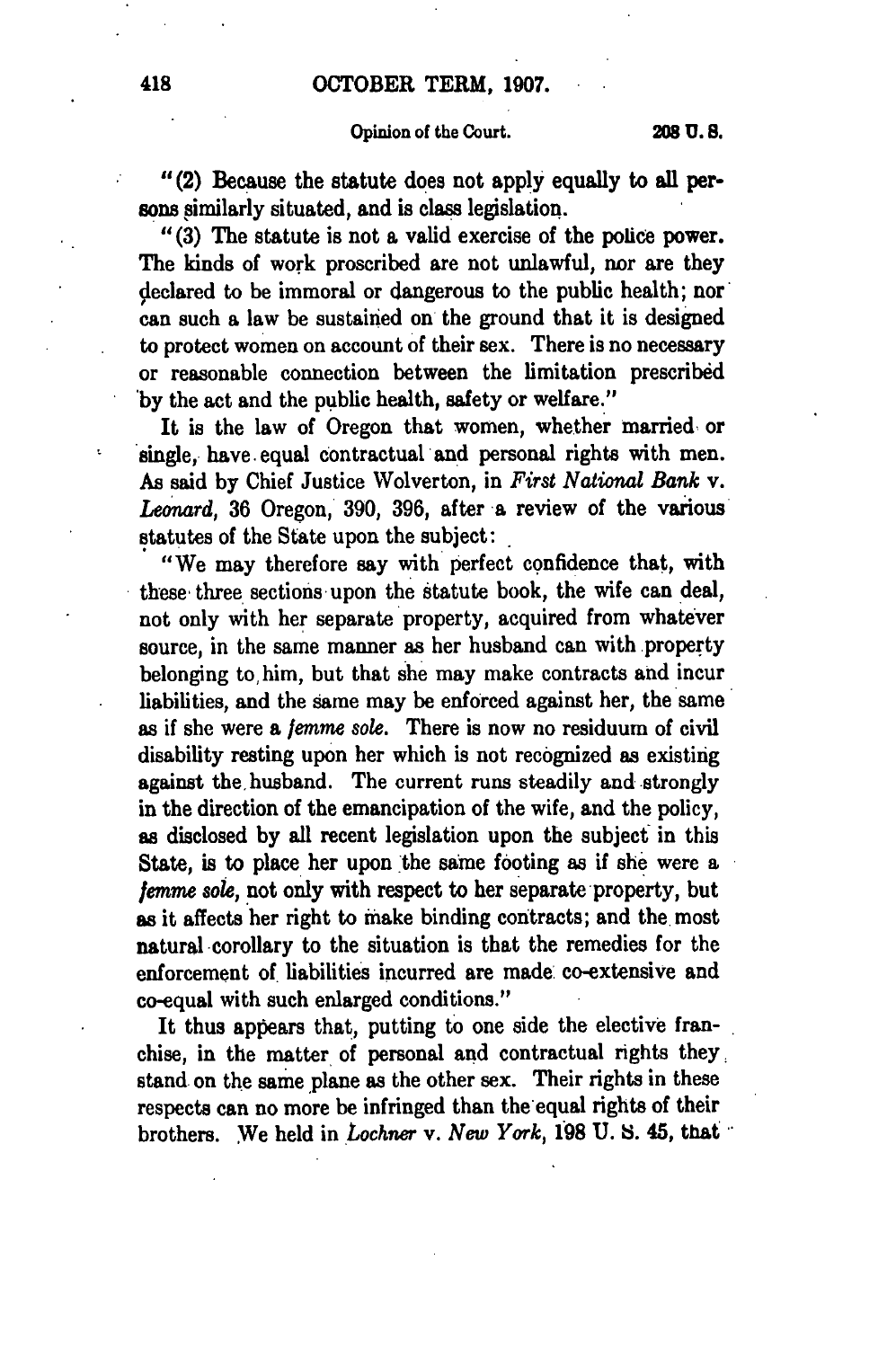## **208 U. B.** Opinion of the Court.

a law.providing that no laborer shall be required or permitted to work in a bakery more than sixty hours in a week or ten hours in a day was' not as to men a legitimate exercise of the police power of the State, but an unreasonable, unnecessary and arbitrary interference with the right' and liberty of the individual to contract in relation to his'labor, and as such was in conflict with, and void under, the Federal Constitution. That decision is invoked by plaintiff in error as decisive of the question before us. But this assumes that the difference between the sexes does not justify **a** different rule respecting a restriction of the hours of labor.

In patent cases counsel are apt to open the argument with a discussion of the state of the art. It may not be amiss, in the present case, before examining the constitutional question, to notice the course of legislation as well as expressions of opinion from other than judicial sources. In the brief **filed** by Mr. Louis D. Brandeis, for the defendant in error, is a very copious collection of all these matters, an epitome of which is found in the margin.'

<sup>1</sup> The following legislation of the States impose restrictions in some form or another upon the hours of labor that may **be** required of women: Massachusetts: chap. 221, **1874,** Rev. Laws **1902,** chap. **106,** § 24; Rhode Island: 1885, Acts and Resolves **1902,** chap. 994, **p. 73;** Louisiana: § 4, Act 43, **p. 55,** Laws of **1886,** Rev. Laws 1904, vol. **1, p. 989;** Connecticut: 1887,.Gen. Stat. revision **1902, j** 4691; Main6: chap. **139, 1887,** Rev. Stat. **1903,** chap. 40, § **48, 'p.** 401; New Hampshire: **1887,** Laws **1907,** chap. 94, **p. 95; Mary. land: chap. 455, 1888, Pub. Gen. Laws 1903, art. 100, § 1; Virginia: p. 150, 1889-1890,** Code 1904, tit. **51A,** chap. **178A,** § **3657b;** Pennsylyania: No. 26, **p. 30,1897,** Laws **1905,** No. **226, p. 352;** New York: Laws **1899, 1.1,** chap. **560, p. 752,** Laws **1907,** chap. **507, § 77,** subdiv. **3, p. 1078;.** Nebraska: **1899,** Comp. Stat. 1905, § 7955, p. 1986; Washington: Stat. 1901, chap. 68, § 1, **p. 118:** Colorado: Acts **1903, chap. 138, 1,3, p: 310;** New Jersey: **1892,** Gen. Btat..1895, **p. 2350, J§ 66, 67;** Oklahoma: **1890;** Rev. Stat. **1903,** chap. **25;** art. **58,** 1 **729;** North Dakota: 1877, Rev. Code **1905, 1** 9440; South Dakota: **1877,** Rev. Code (Penal Code, 1 **764),-p. 1185;** Wisconsin: § **1,** chap. **83,** Laws of 1867, Code **1898, 11728;** South Carolina: Acts 1907, No. **233, p. <sup>487</sup> .** In foreign legislation Mr. Brandeis calls attention to these statutes: Great Britain: Factories Act of 1844, chap. 15, pp. 161, 171; Factory and Workshop Act of **1901,** chap. 22, **pp. 60, 71;** and *see* **1** Edw. VII, chap. 22. France, 1848; Act. Nov. 2, 1892, and March 30. 1900. Switzerland, Canton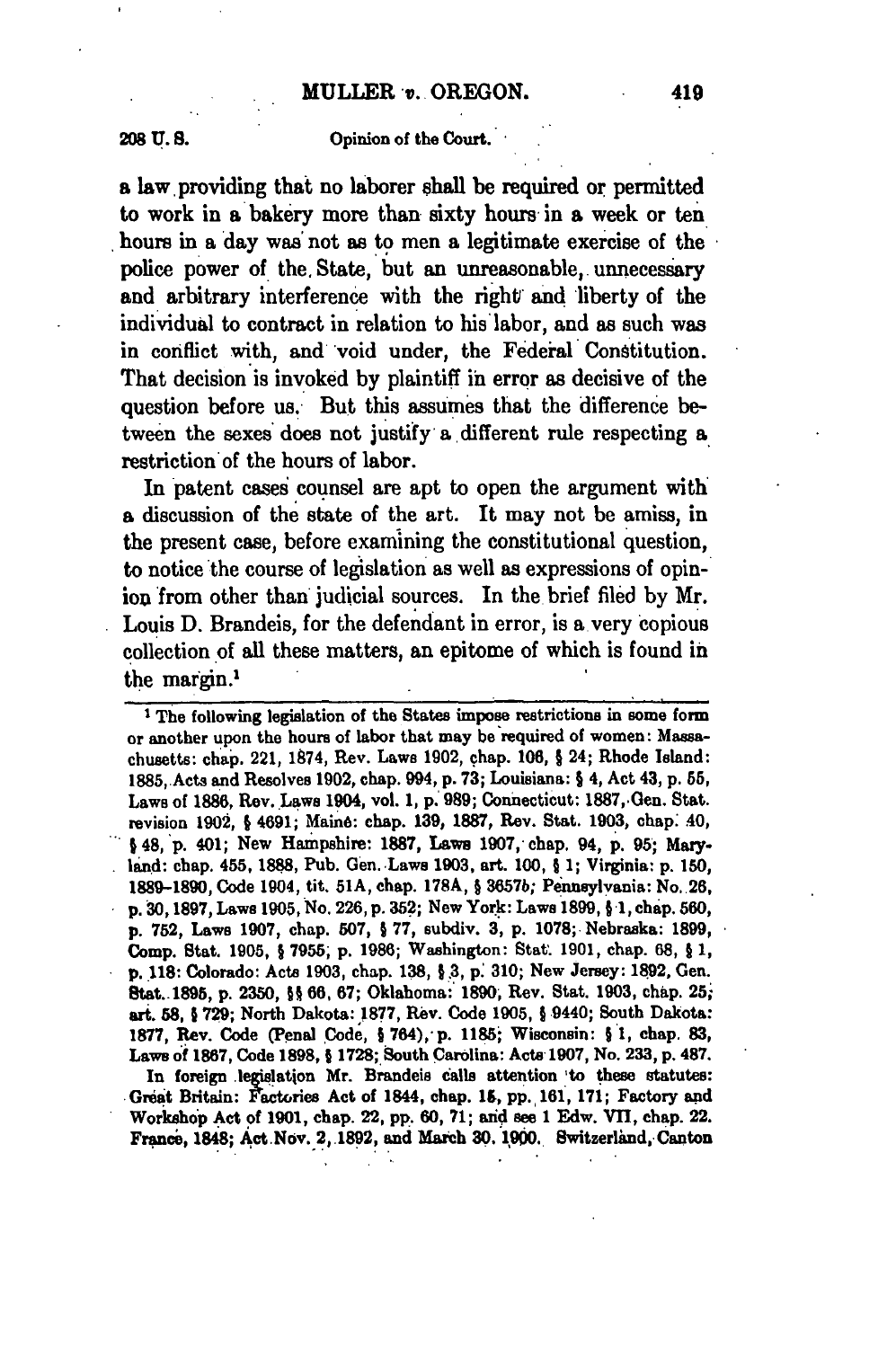# **Opinion of the Court. 208 U. S.**

While there have been but few decisions bearing directly upon **the** question, the following sustain the constitutionality of such legislation: *Commonwealth* v. *Hamilton Mjg. Co.,* **120** Massachusetts, **383;** *Wemrham v. State,* **65** Nebraska, 394, 400, 406; *State* v. *Buchanan,* **29** Washington, **602;** *Commonwealth v. Beatty,* **15** Pa. Sup. **Ct.** 5, **17;** against them is the case of *Rikchie v. People,* **155 Illinois, 98.**

The legislation and opinions referred to in the margin may not be, technically speaking, authorities, and in 'them is little or no discussion of the constitutional question presented to us for determination, yet they are significant of a widespread belief that woman's **physical** structure, **and** the functions she performs in consequence thereof, justify special legislation re stricting or qualifying the conditions under which she should be permitted to toil. Constitutional questions, it is true, are not settled **by** even a consensus of present public opinion, for it is the peculiar value of a written constitution that it places in- unchanging forin limitations upon legislative action, and **thus** gives a permanence and stability to popular government which otherwise would be lacking. At the same time, when a question of fact is debated and debatable, and the extent to

of Glarus, 1848; Federal Law **1877, art.** 2, **1 1.** Austria, **1855;** Acts **1897,** art. 96a,111 **1-3.** "Holland, **1889;** art. **5, 11.** Italy, June **19, 1902,** art. **7.** Germany, Laws **1891.**

Then follow extracts from over ninety reports of committees, bureaus of statistics, commissioners of hygiene, inspectors of factories, both in this. country **and** in Europe, to the effect that long hours of labor aredangerous for women, primarily because of their special physical organization. The matter is discussed in these reports in different aspects, but all agree as to **th-** Janger. It would of course take too **much** space to give these reports in detail:' Following them are extracts from similar reports discussing the **general** benefits of short hours from an economic aspect of the question. In many of these reports individual instances are given tending to support. the general conclusion. Perhaps the general scope and character of all these reports may be summed up in what an inspector.for Hanover says: "The reasons for the reduction of the working day to ten hours- $(a)$  the physical organization of women, **(b)** her maternal functions, (c) the rearing and education of the children, (d) the maintenance of the home-are all so important and so far reaching that the need for such reduction need hardly**be** discussed."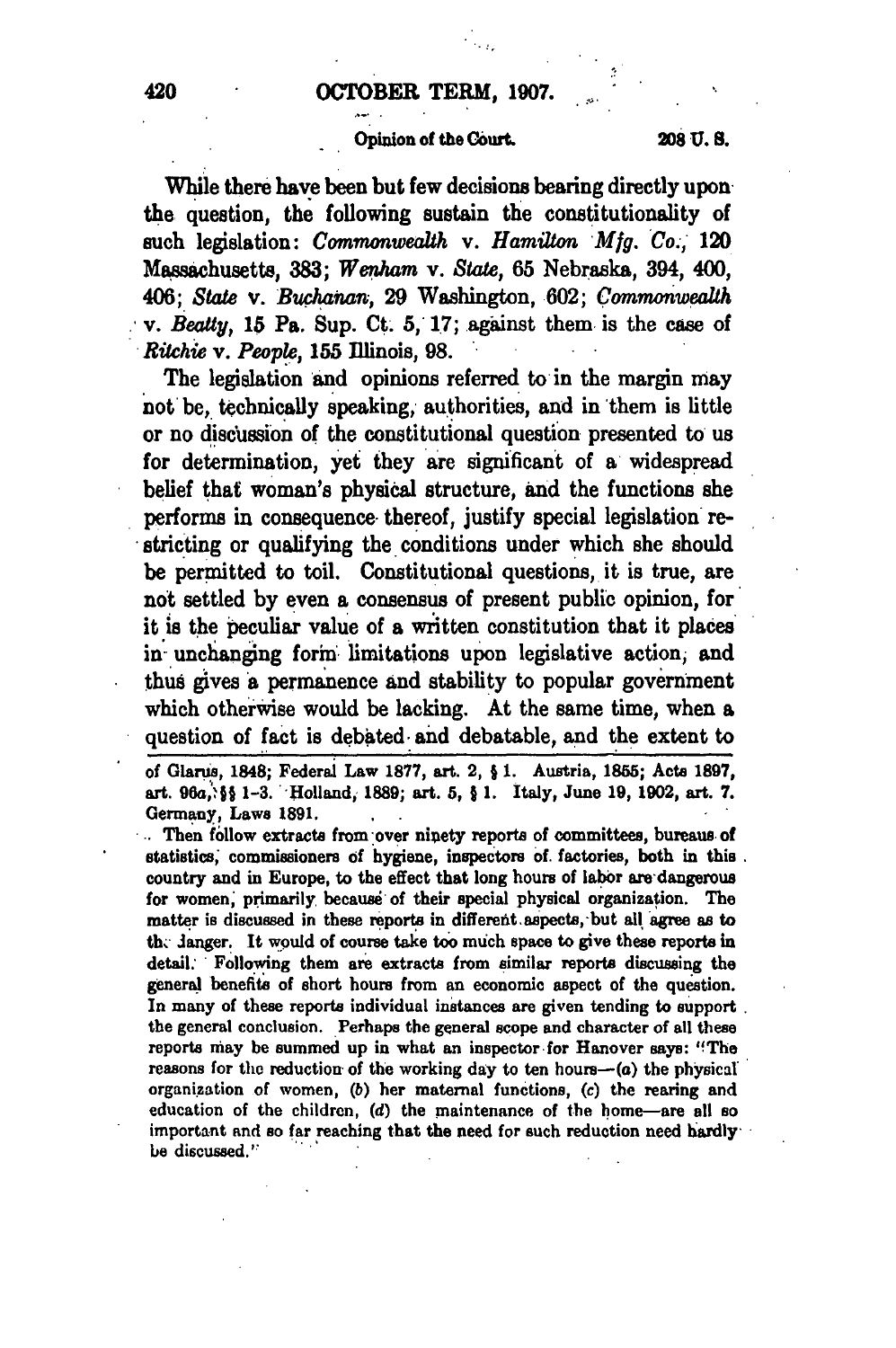#### **208 U. S. Opinion** of the Court.

-which a special constitutional limitation goes is affected **by** the truth in respect to that fact, **a** widespread and long continued belief concerning it is.worthy of consideration. We take judicial cognizance of all matters of general knowledge.

It is undoubtedly true, **as** more than once declared by this court, that the general right to contract in relation to one's business is part of the liberty of the individual, protected by the Fourteenth Amendment to the Federal Constitution; yet it is equally well settled that this liberty is not absolute and extending to all contracts, and that a State may, without conflicting with the provisions of the Fourteenth Amendment, restrict in many respects the individual's power of contract. Without stopping to discuss at length the extent to which **a** State may act in this respect, we refer to the following cases in which the question has been considered: *Allgeyer'v. Louisiana,* **165 U. S. 578;** *Holden* v. *Hardy,* **169 U. S. 366;** *Lochner* v. *New York,* 198 U.S. 45.

That woman's physical structure and the performance of maternal functions place her at a disadvantage in the struggle for subsistence is obvious. This is especially true when the burdens of motherhood are upon her. . Even when they are not, **by** abundant testimony of the medical fraternity continuance for a long time on her feet at work, repeating this from day to day, tends to injurious effects upon the body, and as healthy mothers are essential to vigorous offspring, the physical well-'being of woman becomes an object **of.** public interest. and care. in order to preserve the strength and vigor of the race.

Still again, history discloses the fact that woman has always been dependent upon man. He established his control at the outset **by** superior physical strength, and. this control in various forms, with diminishing intensity,.has continued to the present. As minors, though not to the same extent, she has been looked. upon in the courts as needing especial care, that her rights may be preserved. Education:was long denied her, and while now the doors of the school room are opened-and her opportunities for. acquiring knowledge are great, yet even with. that and, the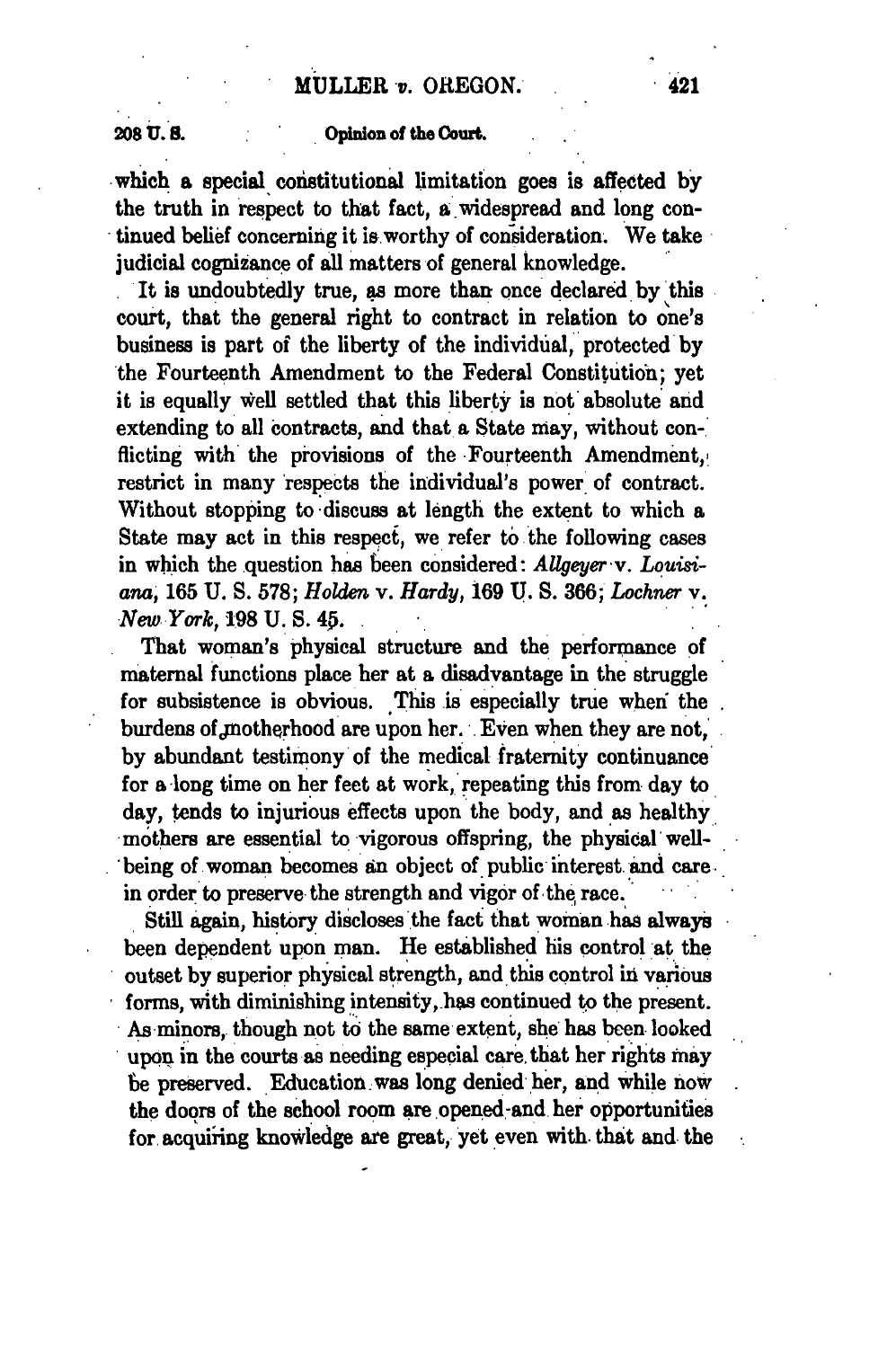# **OCTOBER TERM, 1907.**

# **Opinion of the Court.. 208 U. B.**

consequent increase of capacity for business affairs it is still true' that in the struggle for subsistence she is not an equal. competitor with her brother. Though limitations upon personal **and** contraotual rights may be removed **by** legislation, there is that in .her disposition and habits of life which will operate against **a** full assertion of those rights. She **will** still.. be where some legislation to protect her seems necessary. to secure a real equality of right. Doubtless there are individual exceptions, and there are many respects in which she has an advantage over him; but looking at it from the viewpoint of the'effort to maintain an independent position in life,, she is not upon an equality. Differentiated **by** these matters. from. the other sex, she is properly placed in a class by herself, and legislation designed for her protection may be sustained, even when like legislation is not necessary for men and could not be sustained. **It** is impossible to close one's eyes to the fact that **she** still looks to her brother and depends upon him. Even though all restrictions on political, personal and contractual rights were taken away, and she stood, so far as statutes are' concerned, upon an absolutely equal plane with him, it would still be true that she is so constituted that she will rest upon, and look to him for protection; that her physical structure and a proper discharge of her maternal functions-having in view not merely her own health, but the well-being of the race-**'justify.** legislation to protect her from the greed as well as the passion of man. The limitations which this statute places upon' her contractual powers, upon her right to agree with her employer as to the' time she shall labor, are not imposed solely. for her benefit, but also largely for the benefit of all. Many words' cannot make this plainer. The two sexes differ **in.struc-.** ture of body, in the functions to be performed by each, in the amount of physical strength, in the capacity for long-continued 'labor, particularly when done standing, the influence of **vigor**ous health upon the future well-being of **the** race, the self-. reliance which enables one to assert full rights, and in the capacity to.maintain the struggle'for subsistence. This difference